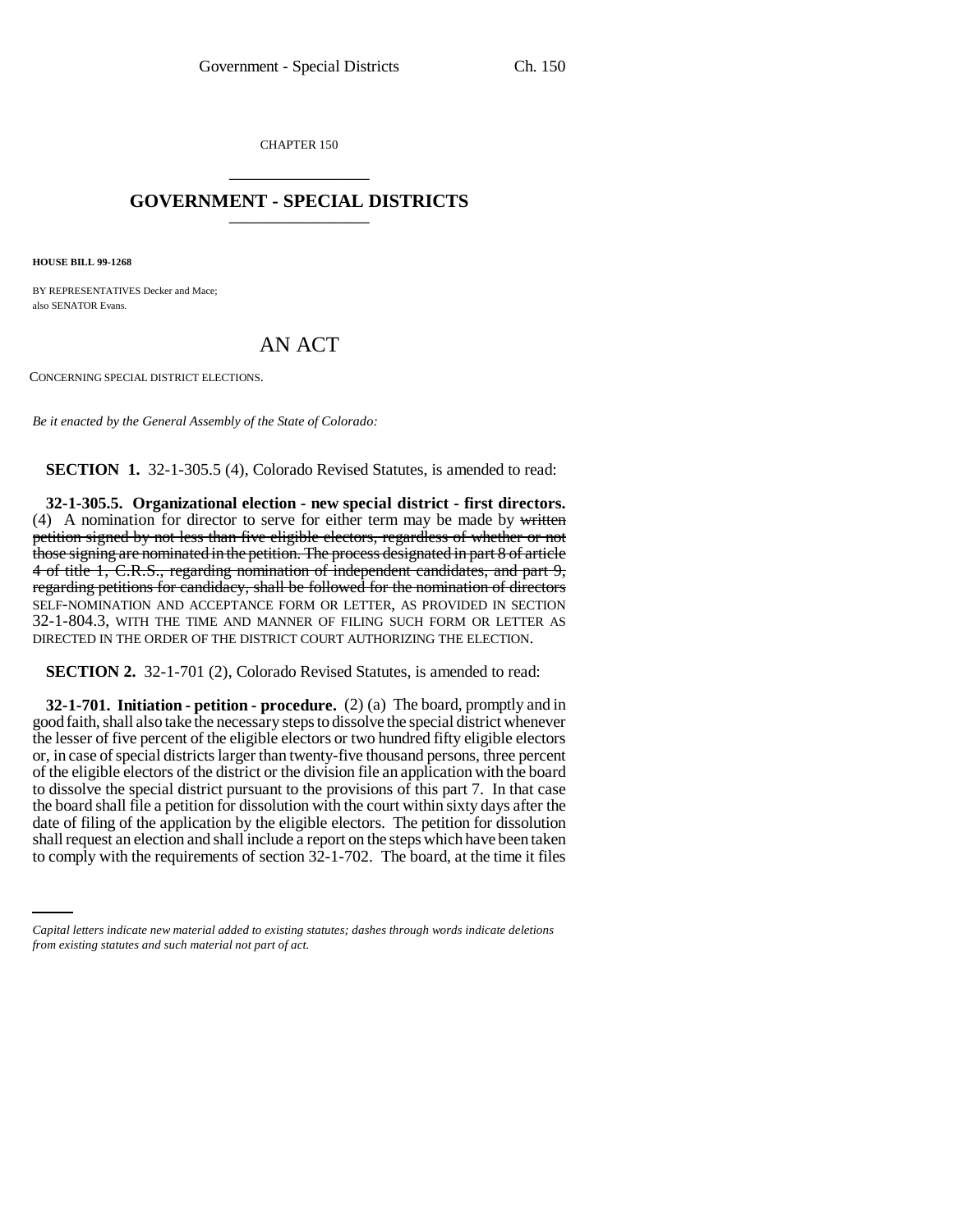a petition for dissolution pursuant to this subsection (2), may request that the proceedings under sections 32-1-703 and 32-1-704 be continued until further progress has been made in complying with the requirements of section 32-1-702.

(b) NO APPLICATION TO DISSOLVE A SPECIAL DISTRICT SHALL BE CIRCULATED UNTIL IT HAS BEEN APPROVED AS FOLLOWING AS NEARLY PRACTICABLE THE REQUIREMENTS OF SECTION 31-11-106,C.R.S., FOR MUNICIPAL PETITIONS. THE APPLICATION SHALL BE SUBMITTED TO THE SECRETARY OF THE BOARD OF DIRECTORS OF THE SPECIAL DISTRICT. THE SECRETARY SHALL APPROVE THE APPLICATION AS TO FORM OR NOTIFY THE PERSON WHO SUBMITTED THE APPLICATION OF ANY DEFICIENCIES IN THE FORM OF THE APPLICATION BY THE CLOSE OF THE FIFTEENTH BUSINESS DAY FOLLOWING THE SUBMISSION OF SUCH APPLICATION. THE SECRETARY SHALL MAIL WRITTEN NOTICE OF THE APPROVAL OR DEFICIENCIES TO THE PERSON WHO SUBMITTED THE APPLICATION WITHIN TWO DAYS AFTER THE DATE THE ACTION IS TAKEN.

(c) ANY SIGNATURE THAT IS AFFIXED TO AN APPLICATION TO DISSOLVE A SPECIAL DISTRICT PRIOR TO THE DATE THAT THE WRITTEN APPROVAL NOTICE IS MAILED PURSUANT TO PARAGRAPH (b) OF THIS SUBSECTION (2) SHALL BE INVALID.

(d) NO APPLICATION TO DISSOLVE A SPECIAL DISTRICT FILED BY THE ELIGIBLE ELECTORS IN ACCORDANCE WITH PARAGRAPH (a) OF THIS SUBSECTION (2) SHALL BE ACCEPTED BY THE BOARD OF DIRECTORS OF SUCH DISTRICT MORE THAN NINETY DAYS AFTER THE DATE THAT THE WRITTEN APPROVAL NOTICE IS MAILED PURSUANT TO PARAGRAPH (b) OF THIS SUBSECTION (2).

**SECTION 3.** Part 8 of article 1 of title 32, Colorado Revised Statutes, is amended BY THE ADDITION OF THE FOLLOWING NEW SECTIONS to read:

**32-1-804.1. Call for nominations.** NOT LESS THAN SEVENTY-FIVE DAYS NOR MORE THAN NINETY DAYS BEFORE A REGULAR SPECIAL DISTRICT ELECTION, THE DESIGNATED ELECTION OFFICIAL SHALL PROVIDE NOTICE BY PUBLICATION OF A CALL FOR NOMINATIONS FOR THE ELECTION. THE CALL SHALL STATE THE SPECIAL DISTRICT DIRECTOR OFFICES TO BE VOTED UPON AT THE ELECTION, WHERE A SELF-NOMINATION AND ACCEPTANCE FORM MAY BE OBTAINED, THE DEADLINE FOR SUBMITTING THE SELF-NOMINATION AND ACCEPTANCE FORM TO THE DESIGNATED ELECTION OFFICIAL, AND INFORMATION ON OBTAINING AN ABSENTEE BALLOT.

**32-1-804.3. Candidates for director - self-nomination and acceptance form.** (1) NOT LESS THAN SIXTY-SEVEN DAYS BEFORE THE DATE OF THE REGULAR SPECIAL DISTRICT ELECTION, ANY PERSON WHO DESIRES TO BE A CANDIDATE FOR THE OFFICE OF A SPECIAL DISTRICT DIRECTOR SHALL FILE A SELF-NOMINATION AND ACCEPTANCE FORM OR LETTER SIGNED BY THE CANDIDATE AND BY A REGISTERED ELECTOR AS A WITNESS TO THE SIGNATURE OF THE CANDIDATE.

(2) ON THE DATE OF SIGNING THE SELF-NOMINATION AND ACCEPTANCE FORM OR LETTER, A CANDIDATE FOR DIRECTOR SHALL BE AN ELIGIBLE ELECTOR OF THE SPECIAL DISTRICT, IF THE DISTRICT IS DIVIDED INTO DIRECTOR DISTRICTS ESTABLISHED PURSUANT TO SECTION 32-1-301 (2) (f), THE CANDIDATE SHALL BE AN ELIGIBLE ELECTOR WITHIN THE BOUNDARIES OF THE DIRECTOR DISTRICT IN WHICH THE CANDIDATE IS RUNNING FOR OFFICE.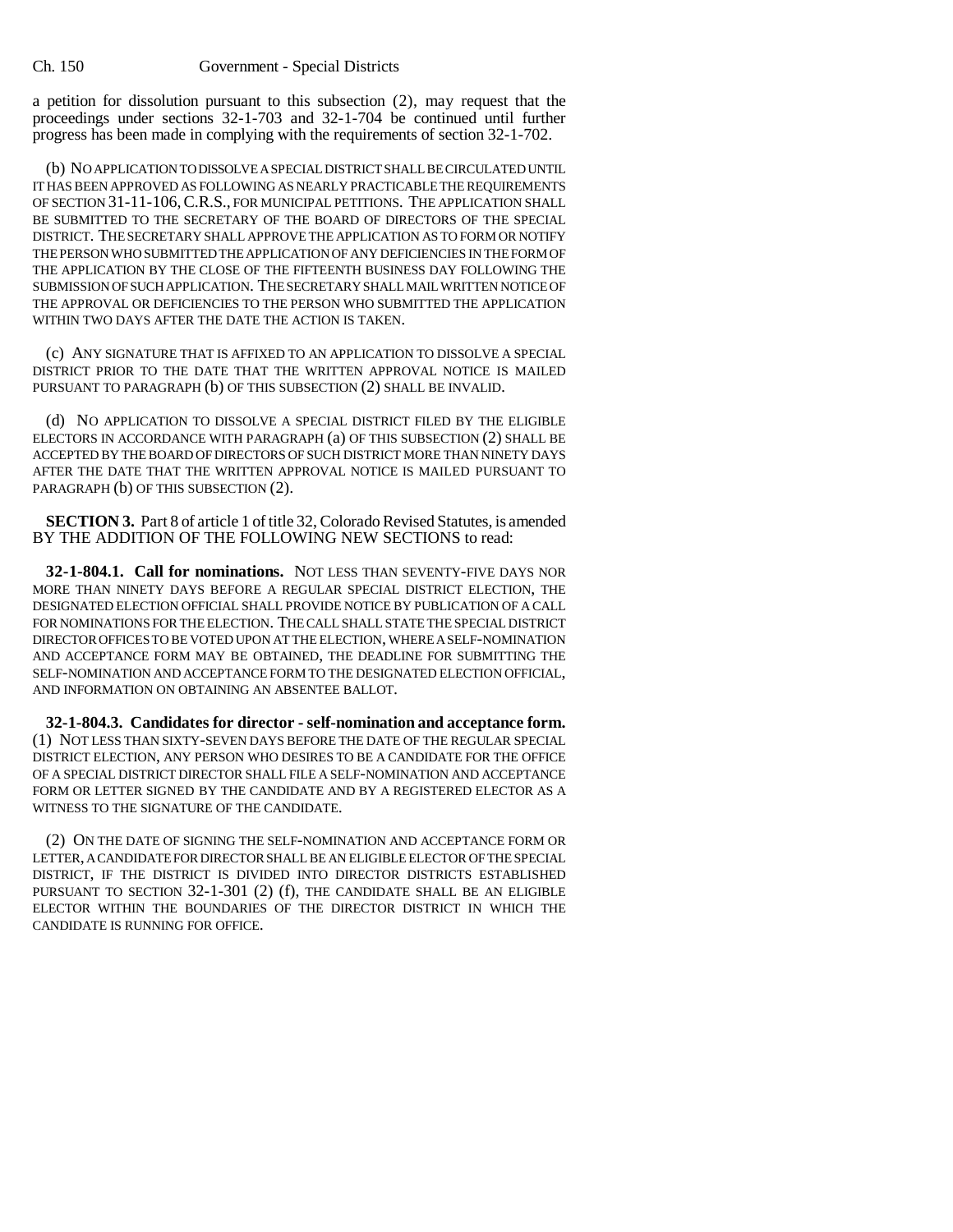(3) A SELF-NOMINATION AND ACCEPTANCE FORM THAT IS NOT SUFFICIENT MAY BE AMENDED ONCE AT ANY TIME PRIOR TO 3 P.M. ON THE SIXTY-SEVENTH DAY BEFORE THE ELECTION.

(4) THE SELF-NOMINATION AND ACCEPTANCE FORM OR LETTER SHALL STATE THE NAME OF THE SPECIAL DISTRICT IN WHICH THE ELECTION WILL BE HELD, THE SPECIAL DISTRICT DIRECTOR OFFICE SOUGHT BY THE CANDIDATE, THE TERM OF OFFICE SOUGHT IF MORE THAN ONE LENGTH OF A DIRECTOR'S TERM IS TO BE VOTED UPON AT THE ELECTION, THE DATE OF THE ELECTION, AND THE FULL NAME OF THE CANDIDATE AS IT IS TO APPEAR ON THE BALLOT. UNLESS PHYSICALLY UNABLE, ALL CANDIDATES AND WITNESSES SHALL SIGN THEIR OWN SIGNATURE AND SHALL PRINT THEIR NAMES, THEIR RESPECTIVE RESIDENCE ADDRESSES, INCLUDING THE STREET NUMBER AND NAME, THE CITY OR TOWN, THE COUNTY, TELEPHONE NUMBER, AND THE DATE OF SIGNATURE ON THE SELF-NOMINATION AND ACCEPTANCE FORM OR LETTER.

(5) THE SELF-NOMINATION AND ACCEPTANCE FORM OR LETTER SHALL BE FILED WITH THE DESIGNATED ELECTION OFFICIAL OR, IF NONE HAS BEEN DESIGNATED, THE PRESIDING OFFICER OR THE SECRETARY OF THE BOARD OF DIRECTORS OF THE SPECIAL DISTRICT IN WHICH THE ELECTION WILL BE HELD.

(6) THE SELF-NOMINATION AND ACCEPTANCE FORM OR LETTER SHALL BE VERIFIED AND PROCESSED SUBSTANTIALLY AS PROVIDED IN SECTION 1-4-908, C.R.S. A PROTEST ON SUCH A FORM OR LETTER SHALL BE DETERMINED SUBSTANTIALLY AS PROVIDED IN SECTIONS 1-4-909 AND 1-4-911, C.R.S. CURE OF SUCH A FORM OR LETTER SHALL BE ALLOWED SUBSTANTIALLY AS PROVIDED FOR IN SECTION 1-4-912, C.R.S.

**SECTION 4.** 1-4-503, Colorado Revised Statutes, is amended to read:

**1-4-503. Method of nomination for nonpartisan candidates.** EXCEPT AS PROVIDED FOR THE NOMINATION OF SPECIAL DISTRICT DIRECTORS IN SECTION 32-1-804.3,C.R.S., nominations for all elected nonpartisan local government officials shall be by petition for nomination as provided in part 8 of this article.

**SECTION 5. Repeal.** 1-4-804, Colorado Revised Statutes, is repealed as follows:

**1-4-804. Petitions for nominating nonpartisan special district directors.** (1) Not less than sixty-six days prior to the date of the election, any person who desires to be a candidate for the office of a special district director shall file a nomination petition signed by five eligible electors of the district, which may include the signature of the candidate, unless otherwise provided by the enabling legislation.

(2) The candidate shall have been an eligible elector of the political subdivision on the date of the earliest signature on the petition.

(3) In case a petition for nominating a nonpartisan candidate is not sufficient, it may be amended once at any time prior to 3 p.m. on the sixty-sixth day prior to the election.

(4) If offices with terms of different lengths are to be filled at a special district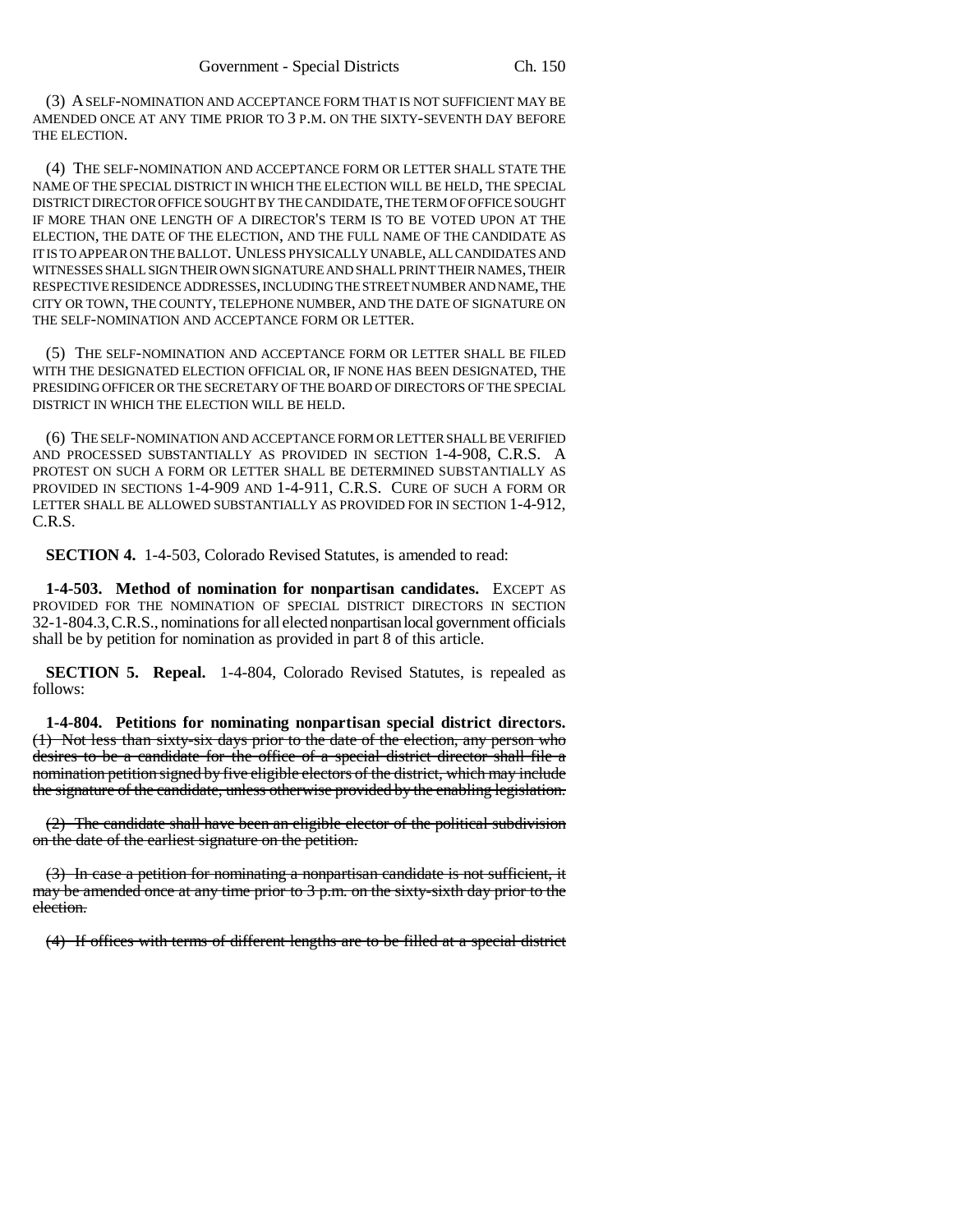election, the nomination petition shall specify the term the candidate desires.

**SECTION 6.** 1-5-304, Colorado Revised Statutes, is amended to read:

**1-5-304. Lists of property owners.** (1) For elections where owning property in the political subdivision is a requirement for voting in the election, no later than the fortieth day preceding the date of the scheduled nonpartisan election, the designated election official shall order the list of property owners from the county assessor. EXCEPT AS OTHERWISE REQUIRED UNDER SUBSECTION (2) OF THIS SECTION, the county assessor shall certify and deliver an initial list of all recorded owners of taxable real and personal property within the political subdivision no later than thirty days before the election. The supplemental list for the political subdivision shall be provided no later than twenty days before the election and shall contain the names and addresses of all recorded owners who have become owners within the period since the initial list of property owners was provided. The cost for the lists shall be assessed by the county assessors and paid by the political subdivision holding the election. The fee for furnishing the lists shall be no less than twenty-five dollars for both lists nor more than one cent for each name contained on the lists, whichever is greater.

(2) THE DESIGNATED ELECTION OFFICIAL OF A SPECIAL DISTRICT MAY ORDER THE LIST DESCRIBED IN SUBSECTION (1) OF THIS SECTION OF ALL RECORDED OWNERS OF TAXABLE REAL AND PERSONAL PROPERTY WITHIN THE SPECIAL DISTRICT AS OF THE THIRTIETH DAY BEFORE THE ELECTION WITH A SUPPLEMENTARY LIST TO BE PROVIDED ON THE TWENTIETH DAY BEFORE THE ELECTION, OR THE DESIGNATED ELECTION OFFICIAL MAY ORDER A COMPLETE LIST AS OF THE TWENTIETH DAY BEFORE THE ELECTION.

**SECTION 7.** 1-6-105 (1), Colorado Revised Statutes, is amended, and the said 1-6-105 is further amended BY THE ADDITION OF A NEW SUBSECTION, to read:

**1-6-105. Appointment of election judges for elections not coordinated by the county clerk and recorder.** (1) EXCEPT AS PROVIDED FOR SPECIAL DISTRICT ELECTIONS IN SUBSECTION (1.5) OF THIS SECTION, no later than forty-five days before the regular election, the governing body with authority to call elections shall appoint election judges for the political subdivision. The term of office of election judges shall be two years from the date of appointment.

(1.5) NO LATER THAN FORTY-FIVE DAYS BEFORE A REGULAR SPECIAL DISTRICT ELECTION, THE DESIGNATED ELECTION OFFICIAL SHALL APPOINT ELECTION JUDGES FOR THE SPECIAL DISTRICT UNLESS OTHERWISE DIRECTED BY THE BOARD OF DIRECTORS OF SUCH DISTRICT.

**SECTION 8.** 1-10-201 (1), Colorado Revised Statutes, is amended, and the said 1-10-201 is further amended BY THE ADDITION OF A NEW SUBSECTION, to read:

**1-10-201. Canvassers for nonpartisan elections.** (1) Except as provided FOR SPECIAL DISTRICTS IN SUBSECTION  $(1.5)$  OF THIS SECTION AND in section 1-10-202, at least fifteen days before any nonpartisan election, the governing body which called the election shall appoint at least one member of the governing body and at least one